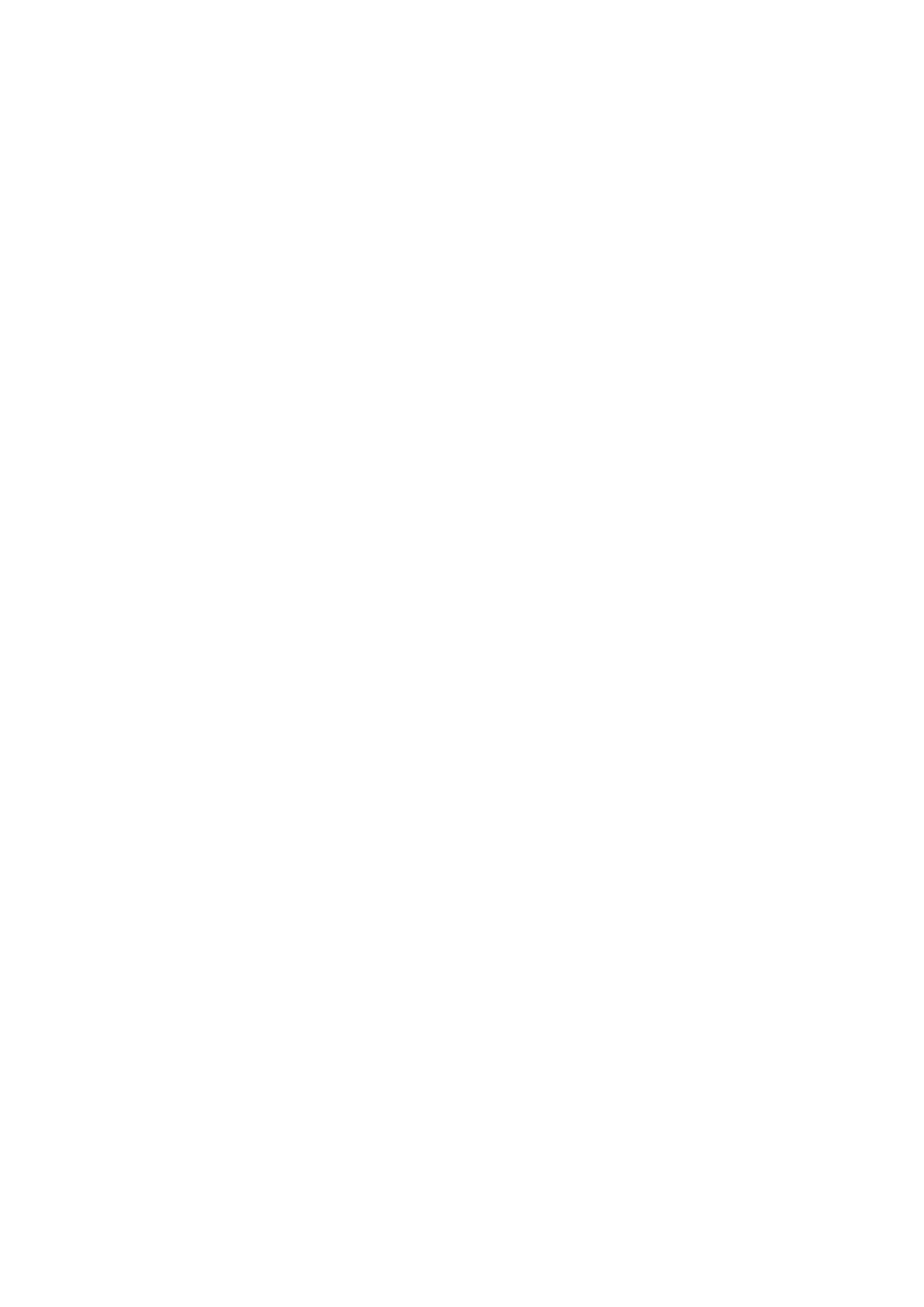# **EXPOSURE DRAFT**

## **Contents**

| <b>Schedule 1-Amendments</b>  |  |  |
|-------------------------------|--|--|
| Corporations Regulations 2001 |  |  |

*Corporations Amendment (Crowd-Sourced Funding) Regulation 2015 i*

# **EXPOSURE DRAFT**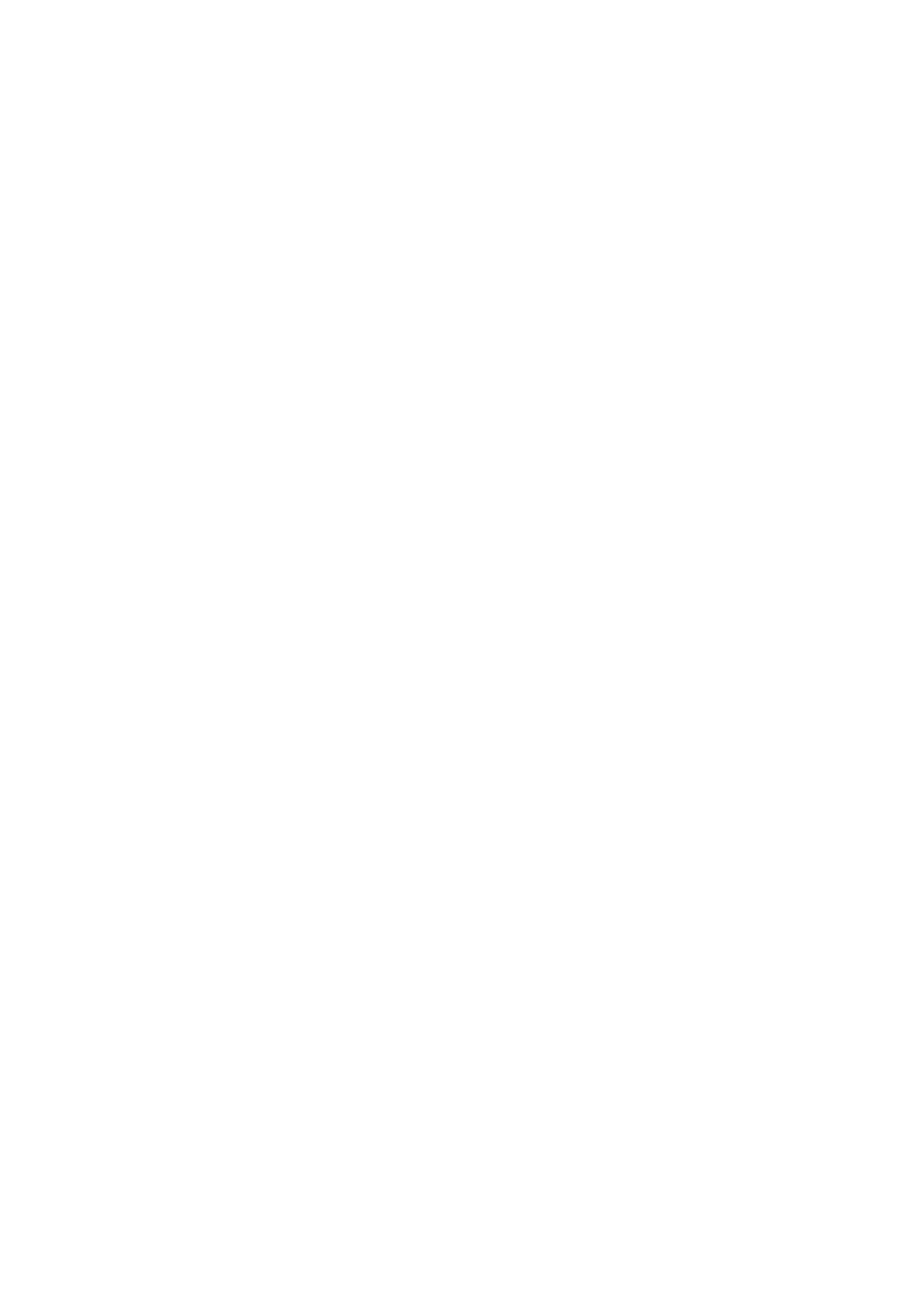## **1 Name**

This is the *Corporations Amendment (Crowd-Sourced Funding) Regulation 2015*.

## **2 Commencement**

This instrument commences on the day after it is registered.

## **3 Authority**

This instrument is made under the *Corporations Act 2001.*

## **4 Schedules**

Each instrument that is specified in a Schedule to this instrument is amended or repealed as set out in the applicable items in the Schedule concerned, and any other item in a Schedule to this instrument has effect according to its terms.

# **EXPOSURE DRAFT**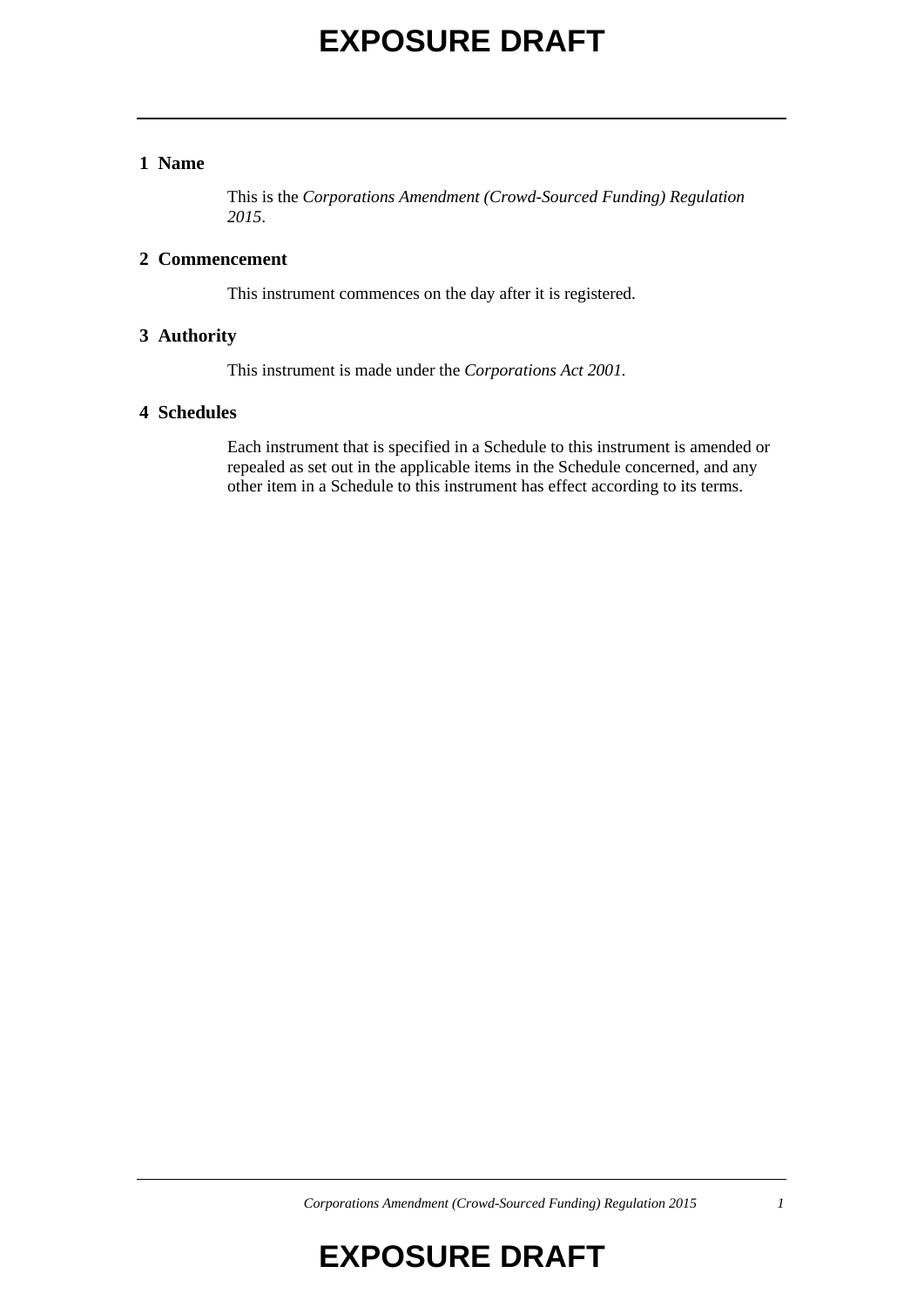## **Schedule 1—Amendments**

### *Corporations Regulations 2001*

#### **1 After Part 6D.2**

Insert:

## **Part 6D.3A—Crowd-sourced funding**

### **Regulation 6D.3A.01 Offers that are eligible to be made under Part 6D.3A of the Act—class of securities**

For paragraph  $738G(1)(c)$  of the Act, this regulation specifies fully-paid ordinary shares as a class of securities.

Note: Paragraph 738G(1)(c) of the Act requires securities to be of a class specified in the regulations for an offer for the issue of the securities to be eligible to be made under Part 6D.3A of the Act.

#### **Regulation 6D.3A.02 Contents of CSF offer document—general**

- (1) For subsection 738J(2) of the Act, this regulation, and regulations 6D.3A.03, 6D.3A.04, 6D.3A.05 and 6D.3A.06, specify the information that must be contained in a CSF offer document for a CSF offer of securities (the *securities on offer*) made by a company (the *offering company*).
- (2) Subregulation (1) does not prevent a CSF offer document from containing other information.
- (3) The offer document must contain a table of contents and sections dealing with the following matters:
	- (a) Section 1: Risk warnings;
	- (b) Section 2: Information about the offering company;
	- (c) Section 3: Information about the offer;
	- (d) Section 4: Information about investor rights.

## **Regulation 6D.3A.03 Contents of CSF offer document—Section 1: Risk warnings**

(1) The following statement must be set out in section 1 of the offer document:

"Equity crowdfunding is risky. Issuers using this facility include new or rapidly growing ventures. Investment in these types of ventures is very speculative and carries high risks.

You may lose your entire investment, and you must be in a position to bear this risk without undue hardship.

Even if the company is successful, the value of your investment and any return on the investment could be reduced if the company issues more shares.

*2 Corporations Amendment (Crowd-Sourced Funding) Regulation 2015*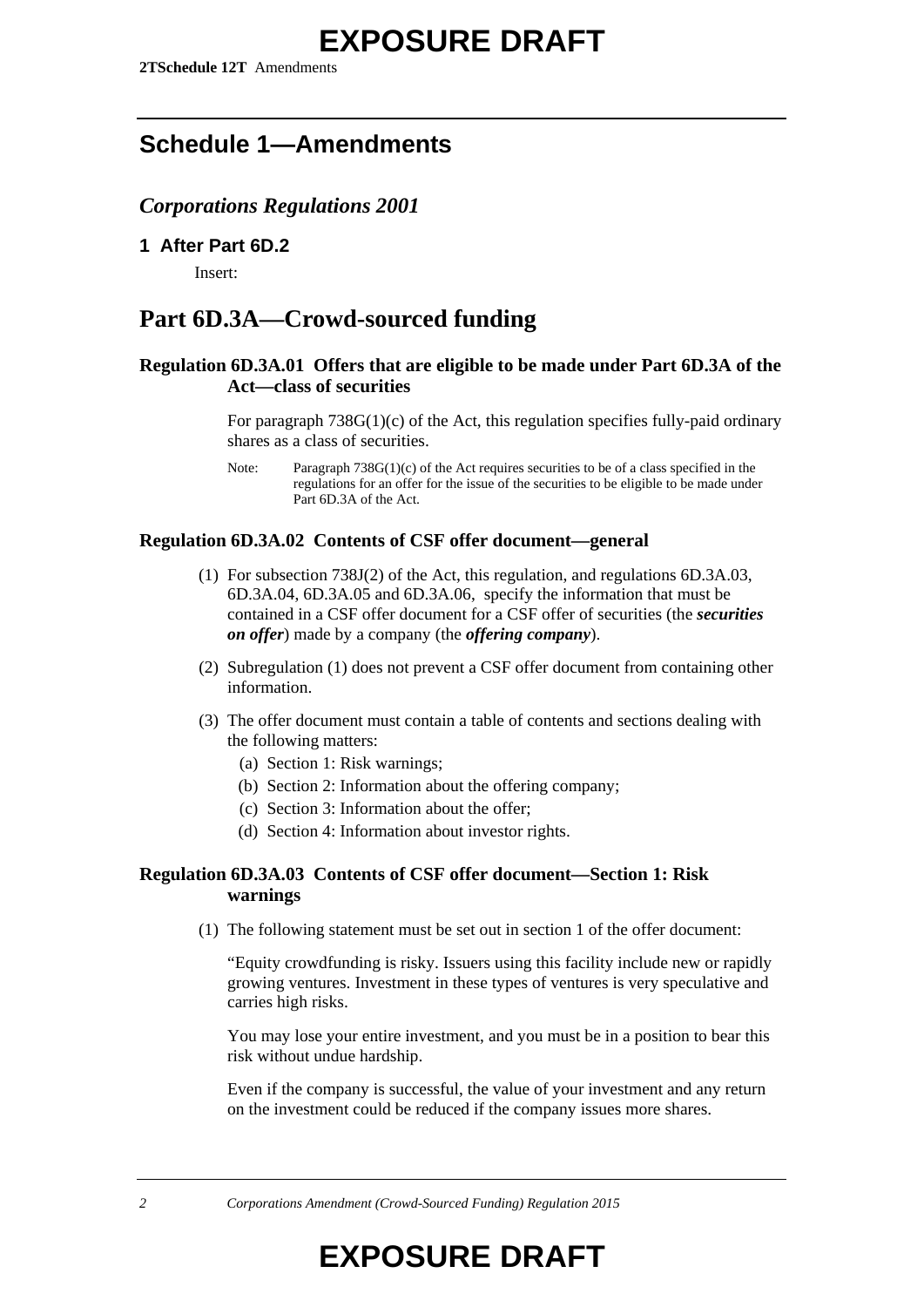Your investment is unlikely to be liquid. This means you are unlikely to be able to sell your shares quickly or at all if you need the money or decide that this investment is not right for you.

Even though you have remedies for misleading statements in the offer document or misconduct by the company, you may have difficulty recovering your money.

There are rules for handling your money. However, if your money is handled inappropriately or the person operating the platform on which this offer is published becomes insolvent, you may have difficulty recovering your money.

Ask questions, read all information given carefully, and seek independent financial advice before committing yourself to any investment."

### **Regulation 6D.3A.04 Contents of CSF offer document—Section 2: Information about the offering company**

- (1) The following information must be contained in section 1 of the offer document:
	- (a) the name and ACN of the offering company;
	- (b) the address of the registered office of the offering company;
	- (c) the address of the principal place of business of the offering company;
	- (d) the names of each of the following persons, as well as his or her skills and experience relevant to the management of the offering company:
		- (i) each director of the offering company, and any person proposed by the offering company to be a director of the offering company;
		- (ii) each other officer of the offering company, and any person proposed by the offering company to be an officer of the offering company;
		- (iii) each manager of the offering company, and any person proposed by the offering company to be a manager of the offering company;
	- (e) a description of the offering company's business and its organisational structure;
	- (f) a description of the capital structure of the offering company (relating to both equity and debt in the offering company), including the classes (if any) of securities in the offering company, and the rights attached to the securities in the offering company.
- (2) Section 1 of the offer document must also contain the most recent consolidated statement of financial position of the offering company in respect of a financial year.
- (3) Section 1 of the offer document must also contain the following information:
	- (a) if the offering company, or any person mentioned in paragraph  $(1)(b)$ , has been convicted of a criminal offence under the Act—a description of the circumstances giving rise to that offence;
	- (b) if a civil penalty under the Act has been imposed on the offering company, or any person mentioned in paragraph  $(1)(b)$ —a description of the circumstances giving rise to that penalty;
	- (c) if a person mentioned in paragraph  $(1)(b)$  is or has been disqualified from managing corporations under Part 2D.6 of the Act—a description of the circumstances giving rise to that disqualification;

*Corporations Amendment (Crowd-Sourced Funding) Regulation 2015 3*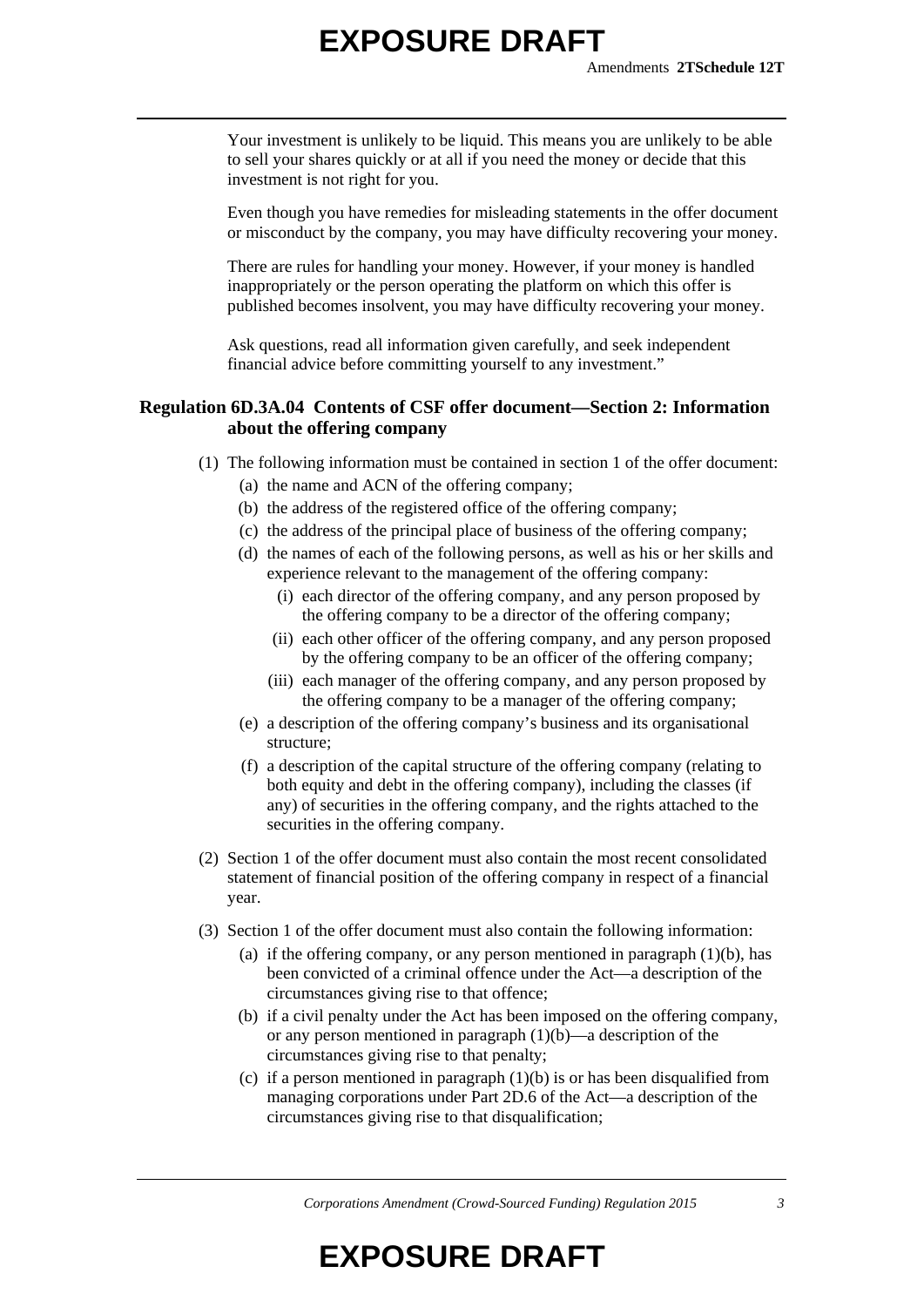- (d) if a person mentioned in paragraph  $(1)(b)$  is or has been subject to a banning order under section 920A of the Act—a description of the circumstances giving rise to that order;
- (e) if a person mentioned in paragraph  $(1)(b)$  is or has been subject to a court order under paragraph 921A(2)(a) of the Act—a description of the circumstances giving rise to that order;
- (f) if a person mentioned in paragraph  $(1)(b)$  is or has been an insolvent under administration—a description of the circumstances giving rise to that administration.

## **Regulation 6D.3A.05 Contents of CSF offer document—Section 3: Information about the offer**

- (1) The following information must be contained in section 3 of the offer document:
	- (a) a description of the securities on offer, including a description of the rights attached to those securities;
	- (b) the minimum subscription amount for the offer (see subsection 738L(8) of the Act);
	- (c) the maximum subscription amount for the offer (see subsection 738L(7) of the Act);
	- (d) the period that the offering company expects the offer to remain open;
	- (e) a description of how the offering company intends to use the proceeds from the offer (including a description of how the company intends to use any proceeds of the offer in excess of the minimum subscription amount for the offer).
- (2) If any of the proceeds of the offer will be paid, directly or indirectly, to any of the following persons, section 3 of the offer document must also contain a description of the payment:
	- (a) a person mentioned in paragraph  $6D.3A.04(1)(d)$ ;
	- (b) the CSF intermediary that will publish the offer;
	- (c) a person promoting or marketing the offer;
	- (d) a person that holds securities entitling the person to exercise more than 20% of the rights to vote at a general meeting of the offering company;
	- (e) a person that controls the offering company;
	- (f) any other person that is a related party (within the meaning of subsection 738G(3) of the Act) of the offering company.
- (3) By way of clarification, for the purposes of subregulation (2), proceeds of the offer will be paid indirectly to a person if those proceeds will be paid to the person through an intermediary entity such as a nominee, trust or partnership.
- (4) Section 3 of the offer document must also contain a description of each previous CSF offer (if any) of securities by the following entities:
	- (a) the offering company;
	- (b) each person mentioned in paragraph 6D.3A.04(1)(d);
	- (c) each person that controls the offering company;
	- (d) each other person that is a related party of the offering company.
- (5) The description of a previous CSF offer mentioned in subregulation (4) must include a description of the outcome of the offer.

*4 Corporations Amendment (Crowd-Sourced Funding) Regulation 2015*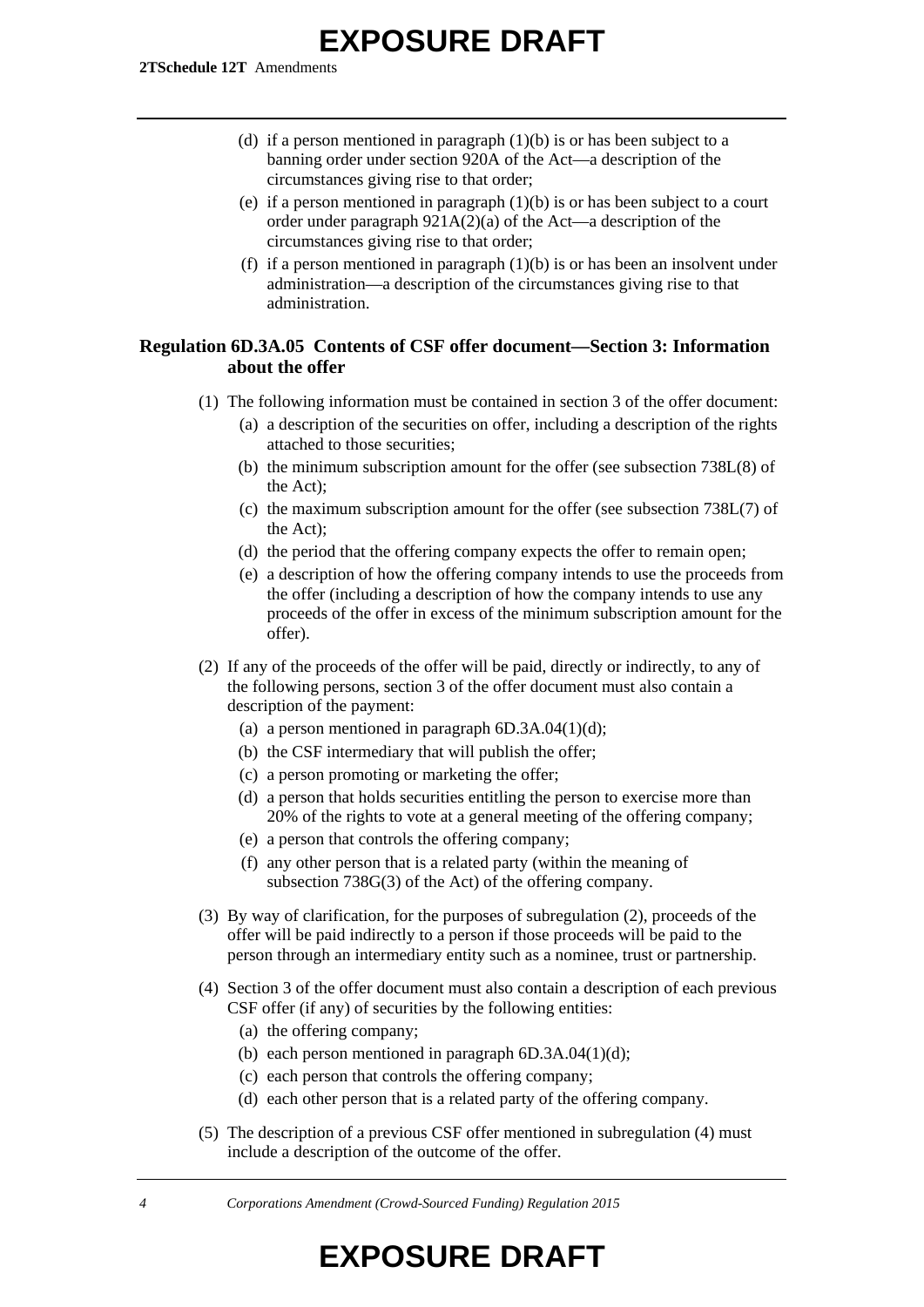### **Regulation 6D.3A.06 Contents of CSF offer document—Section 4: Information about investor rights**

The following information must be contained in section 3 of the offer document:

- (a) a description of the cooling off rights contained in section 738ZD of the Act;
- (b) a description of the effect of subsection 301(5) of the Act (financial accounts not required to be audited for up to 5 years);
- (c) a description of the effect of subsections 250N(5) and (6) of the Act (company not required to hold an AGM for up to 5 years);
- (d) a description of the effect of subsections 314(1AF) and (2A) of the Act (reduced requirements for publication of annual financial report, directors' report and auditor's report for up to 5 years);
- (e) a description of the effect of subsection 738ZA(5) of the Act (responsible intermediary for CSF offer to provide communication facility).

## **Regulation 6D.3A.10 Obligation of CSF intermediary relating to their platforms—applicant risk acknowledgement**

- (1) For paragraph 738ZA(3)(b) of the Act, this regulation sets out the requirements for an acknowledgement by a person making an application pursuant to a CSF offer.
- (2) The following statement must be set out in the acknowledgement:

"I have read the CSF offer document. I understand this document is not a prospectus and contains less information than a prospectus.

I have read the risk warning and I understand that it contains some of the important information for making a decision about investing. However:

- (a) I understand that equity crowd funding is risky and that I may lose my entire investment; and
- (b) I confirm that I could bear that loss without suffering undue hardship; and
- (c) I understand that I may never be able to sell my shares and the value of my investment may be diluted over time.

I am aware that I can use the communication facility to ask questions and that there is a 5 business day cooling off period in relation to this investment."

### **Regulation 6D.3A.11 Gatekeeper obligation of CSF intermediary—checks**

(1) For subsection 738Q(1) of the Act, this regulation prescribes the checks that a CSF intermediary needs to conduct before starting to publish on a platform of the intermediary a CSF offer document (or a document purporting to be a CSF offer document) for a CSF offer of securities made by a company (the *offering company*).

*Identity of offering company*

- (2) The CSF intermediary must check the following information:
	- (a) the name and ACN of the offering company;
	- (b) the address of the registered office of the offering company;
	- (c) the address of the principal place of business of the offering company.

*Corporations Amendment (Crowd-Sourced Funding) Regulation 2015 5*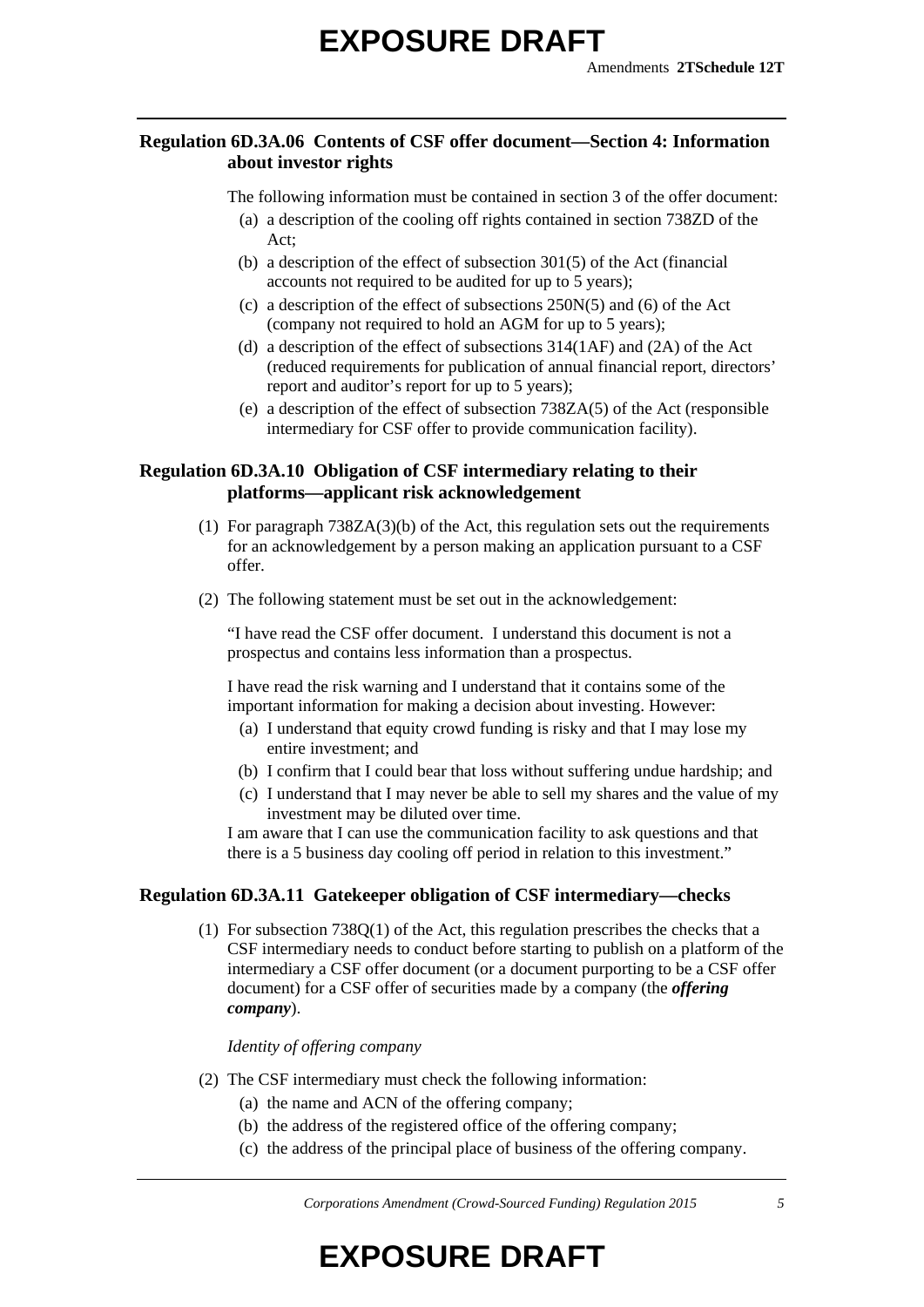# **EXPOSURE DRAFT**

#### *Eligibility to crowd fund*

- (3) The CSF intermediary must check whether:
	- (a) the company satisfies the requirements in paragraphs  $738H(1)(a)$ , (b), (c), (d), (e) and (f) of the Act; and
	- (b) the offer document satisfies the requirements in subsection 738J(2) and section 738K of the Act.

*Information on directors etc.*

- (4) The CSF intermediary must check the following information:
	- (a) the names and addresses of each person mentioned in paragraph  $6D.3A.04(1)(d)$ ;
	- (b) whether the offer document contains the information required by subregulation 6D.3A.04(3).

### **Regulation 6D.3A.12 Gatekeeper obligation of CSF intermediary—reasonable standard of checks**

- (1) For subsection 738Q(2) of the Act, this regulation prescribes what constitutes a reasonable standard in relation to all the checks mentioned in Regulation 6D.3A.11.
- (2) In order to constitute a reasonable standard in relation to a check, a check must be based on:
	- (a) reliable and independent documentation that is relevant to the check;
	- (b) if the check cannot be based on reliable and independent documentation information provided to the CSF intermediary by the offering company in relation to the offer that is relevant to the check.
- (3) The documentation mentioned in subsection (2) includes electronic data.
- (4) For the purposes of this section, treat documentation as not being independent if it is under the control of any of the following:
	- (a) the offering company;
	- (b) each person mentioned in paragraph  $6D.3A.04(1)(d)$ ;
	- (c) each person that controls the offering company;
	- (d) each other person that is a related party of the offering company.
- (5) For the purposes of this section, in determining whether documentation is reliable and independent, take into account the following factors:
	- (a) the accuracy of the documentation;
	- (b) the degree to which the documentation is secure from unauthorised modification;
	- (c) the method by which the documentation is kept up-to-date;
	- (d) the degree of comprehensiveness of the documentation;
	- (e) whether the documentation is maintained by:
		- (i) the Commonwealth, a State or a Territory; or
		- (ii) an authority of the Commonwealth or of a State or a Territory;
	- (f) whether there is an obligation under an Australian law to maintain the documentation.

*6 Corporations Amendment (Crowd-Sourced Funding) Regulation 2015*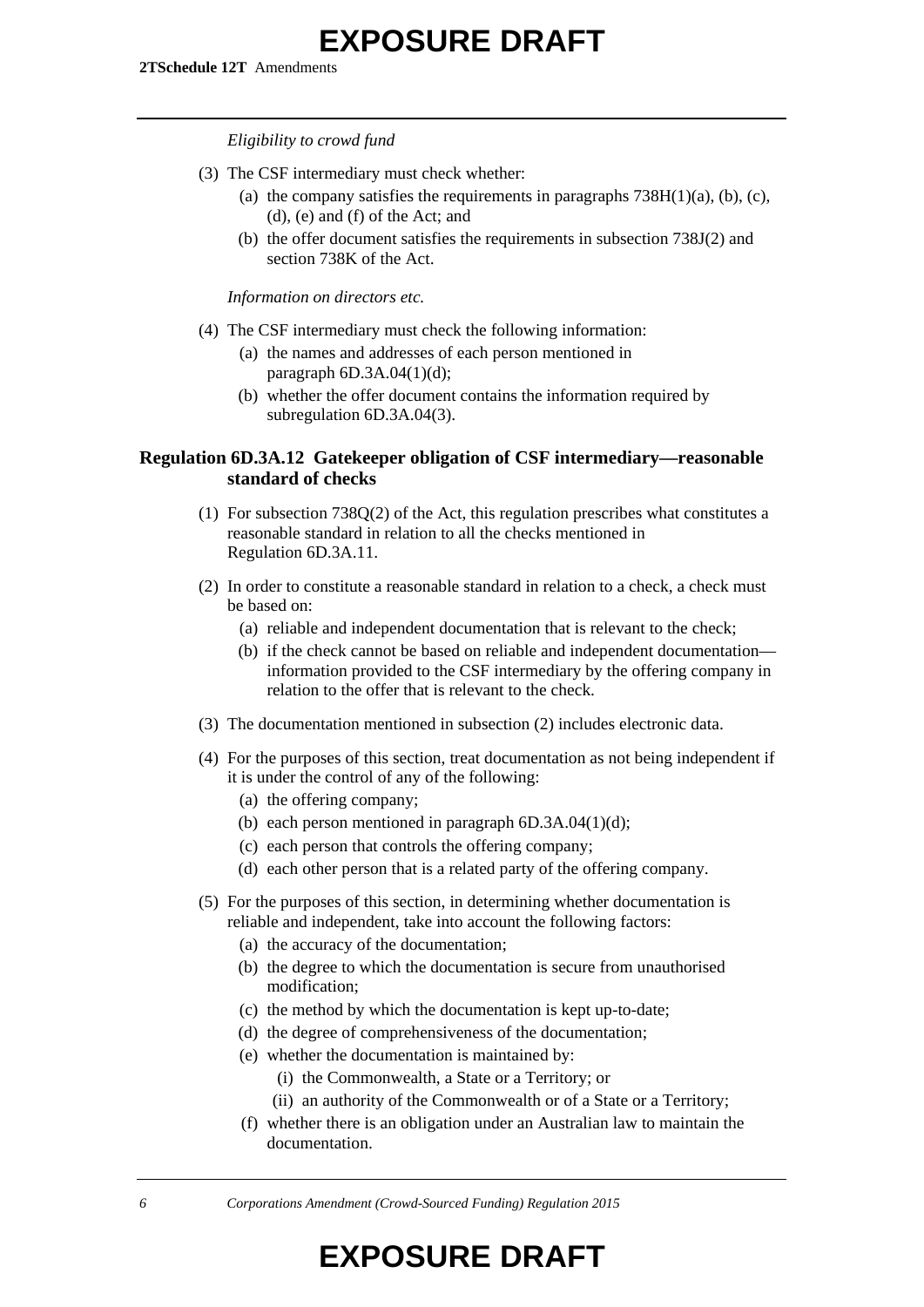- (6) For the purposes of this section, treat a database (whether or not in electronic form) maintained by ASIC as reliable and independent documentation.
- (7) Subsection (5) does not limit the scope of paragraph (2)(a).
- (8) Subregulation (9) applies for the purposes of a check under paragraph 6D.3A.11(4)(a) of the matter mentioned in paragraph 6D.3A.04(3)(a) (criminal convictions).
- (9) Despite subregulations (2) to (6), in order to constitute a reasonable standard in relation to the check, the check must be based on information provided by the Australian Federal Police or of the police force of a State a Territory.

### **Regulation 6D.3A.13 Obligation of CSF intermediary relating to their platforms—general CSF risk warning**

- (1) For subsection 738ZA(2) of the Act, this regulation specifies the terms of a general CSF risk warning.
- (2) Those terms are as follows:

"Equity crowdfunding is risky. Issuers using this facility include new or rapidly growing ventures. Investment in these types of ventures is very speculative and carries high risks.

You may lose your entire investment, and you must be in a position to bear this risk without undue hardship.

Even if the company is successful, the value of your investment and any return on the investment could be reduced if the company issues more shares.

Your investment is unlikely to be liquid. This means you are unlikely to be able to sell your shares quickly or at all if you need the money or decide that this investment is not right for you.

Even though you have remedies for misleading statements in the offer document or misconduct by the company, you may have difficulty recovering your money.

There are rules for handling your money. However, if your money is handled inappropriately or the person operating this platform becomes insolvent, you may have difficulty recovering your money.

Ask questions, read all information given carefully, and seek independent financial advice before committing yourself to any investment."

## **2 After subregulation 7.1.08(3)**

Insert:

- (3A) For paragraph (b) of the definition of *exempt document or statement* in subsection 766B(9) of the Act, the following documents and statements are prescribed (and so included in the definition):
	- (a) a CSF offer document for a CSF offer of securities that does not contain personal advice;
	- (b) information relating to a CSF offer document for a CSF offer of securities, if:

*Corporations Amendment (Crowd-Sourced Funding) Regulation 2015 7*